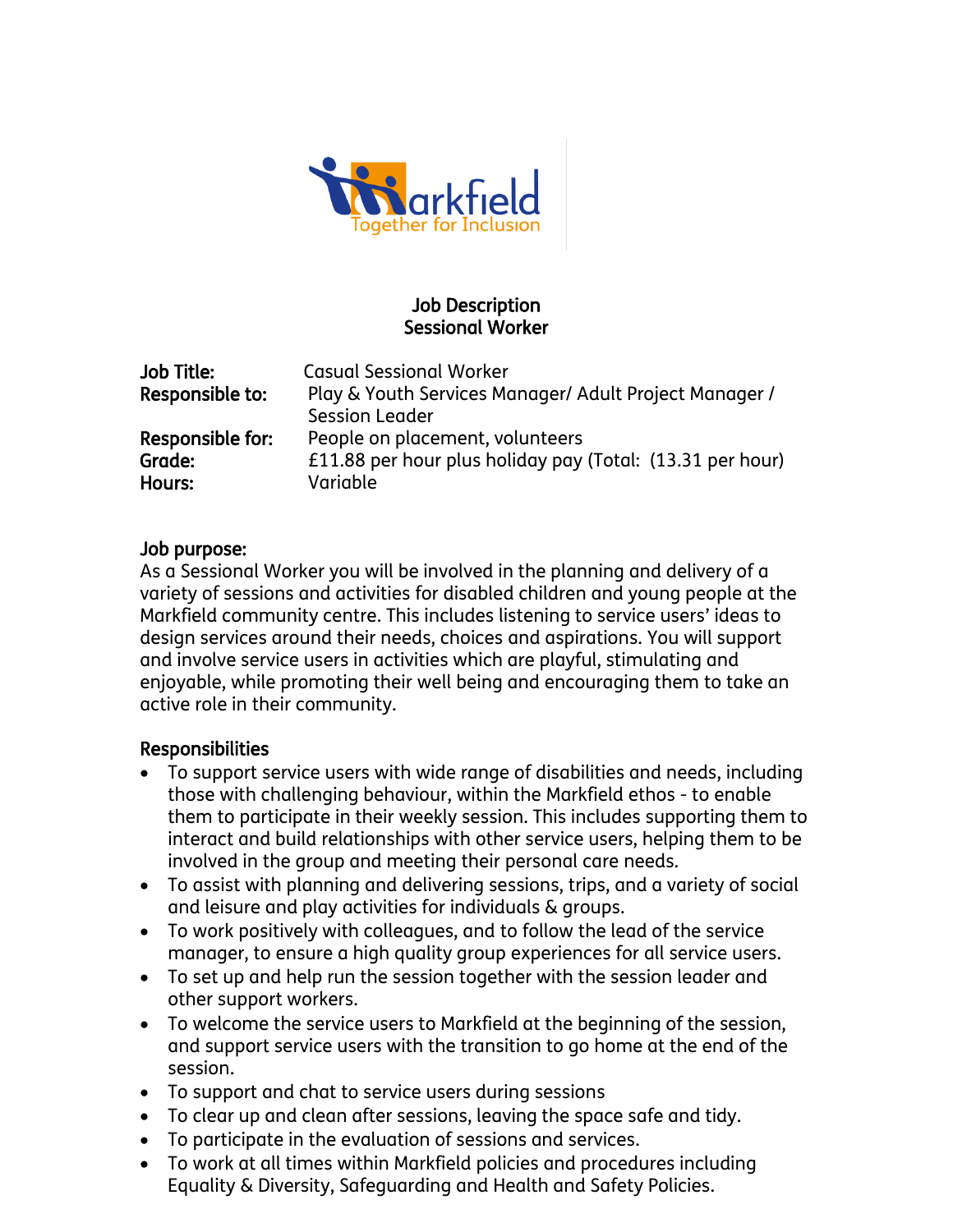- To maintain confidentiality about service users and to safeguard service users in line with Markfield's safeguarding policy.
- To contribute to effective teamwork amongst staff and volunteers, including attending team meetings, training sessions, and practice supervision.
- To prepare for and participate in regular supervision and appraisals to review your work, development and training needs.
- To attend training that is identified as necessary for you to carry out your role effectively.
- To liaise appropriately with parents, carers and other professionals.
- To carry out any other appropriate tasks as reasonably required by the session leader or your line manager.
- Some casual workers, depending on their experience and availability, will be asked to escort on bus runs, following an escorting induction.
- Some casual workers, depending on their experience, availability and a full driving licence, will be asked to drive the Markfield minibus, following successful completion of the MIDAS training course.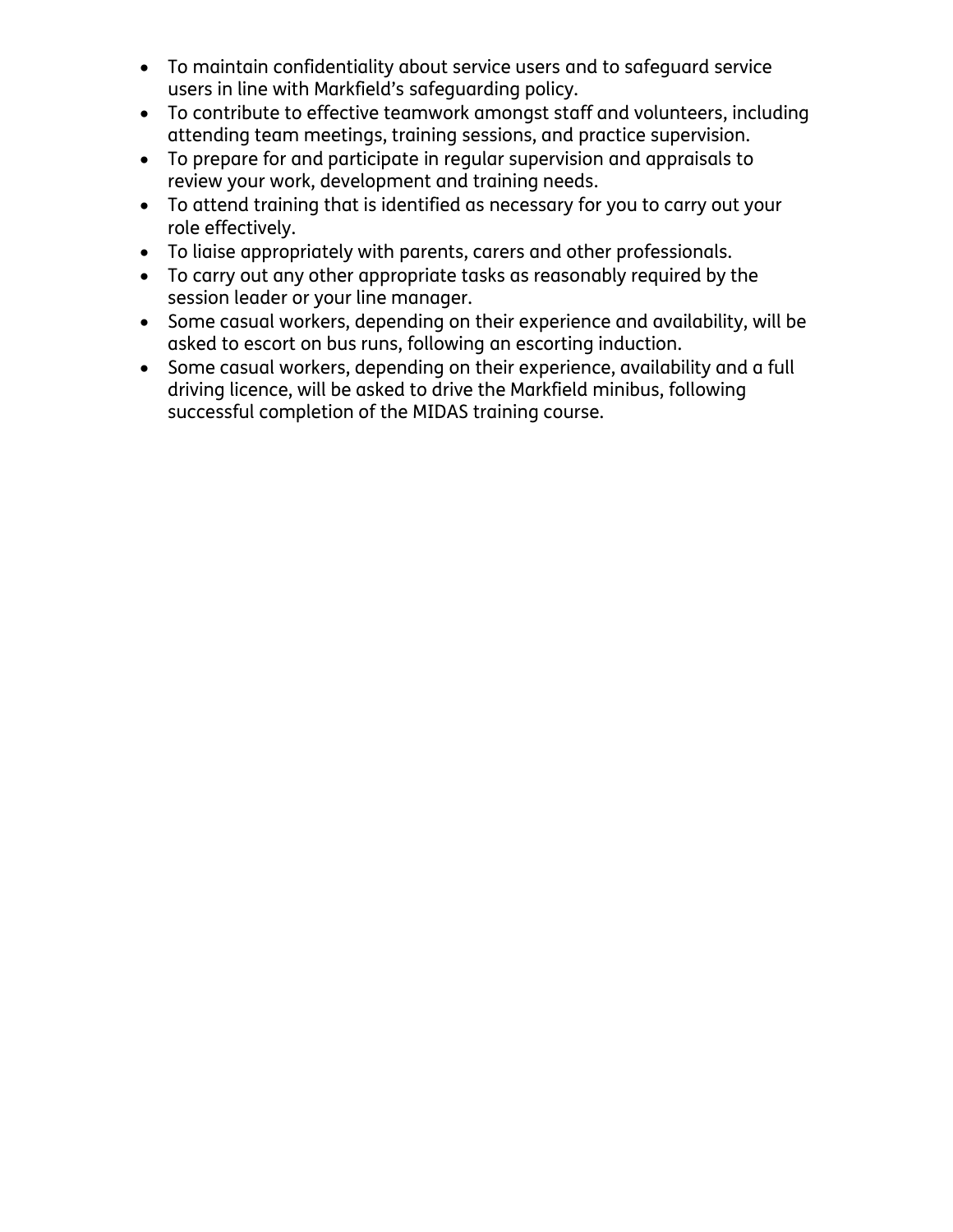

### Markfield Person Specification Sessional Worker

You must have the following experience, knowledge and skills:

## Experience:

 At least one year's experience working with either disabled children, young people, or adults in a play, youth or adult support setting.

## Qualifications:

 Level 2 (or higher) qualification in either, adult support work, play/youth work or equivalent (desirable).

# Knowledge and understanding:

- An understanding of the rights of adults with learning disabilities and a commitment and an understanding of equal opportunities and antidiscriminatory practice.
- An understanding of child-centred play and its vital importance in children and young people's development, health and happiness.
- An understanding of the practical implementation of inclusion and issues facing disabled children, young people and adults.
- An understanding of the support needs of disabled people and their families.

# Skills and Abilities:

- An ability to plan and deliver high quality, accessible activities for individuals and groups with a wide range of needs.
- Specific skills or interests in at least one of the following areas: music, drama, circus skills, art, crafts, dance/movement, sports, games, or cookery. An ability to use these skills in delivering activities for groups of children and adults.
- An ability to balance risk with benefit and well-being for service users, to provide risk and challenge at an acceptable level.
- An ability to contribute effectively to a team.
- An ability to work within organisational policies and procedures.
- A sensitive, clear and friendly communication style.
- An ability to communicate effectively with a wide range of people including services users, colleagues, parents and carers.
- An ability to build positive working relationships with service users, colleagues, parents and carers.
- An ability to work on your own initiative, and to be flexible.